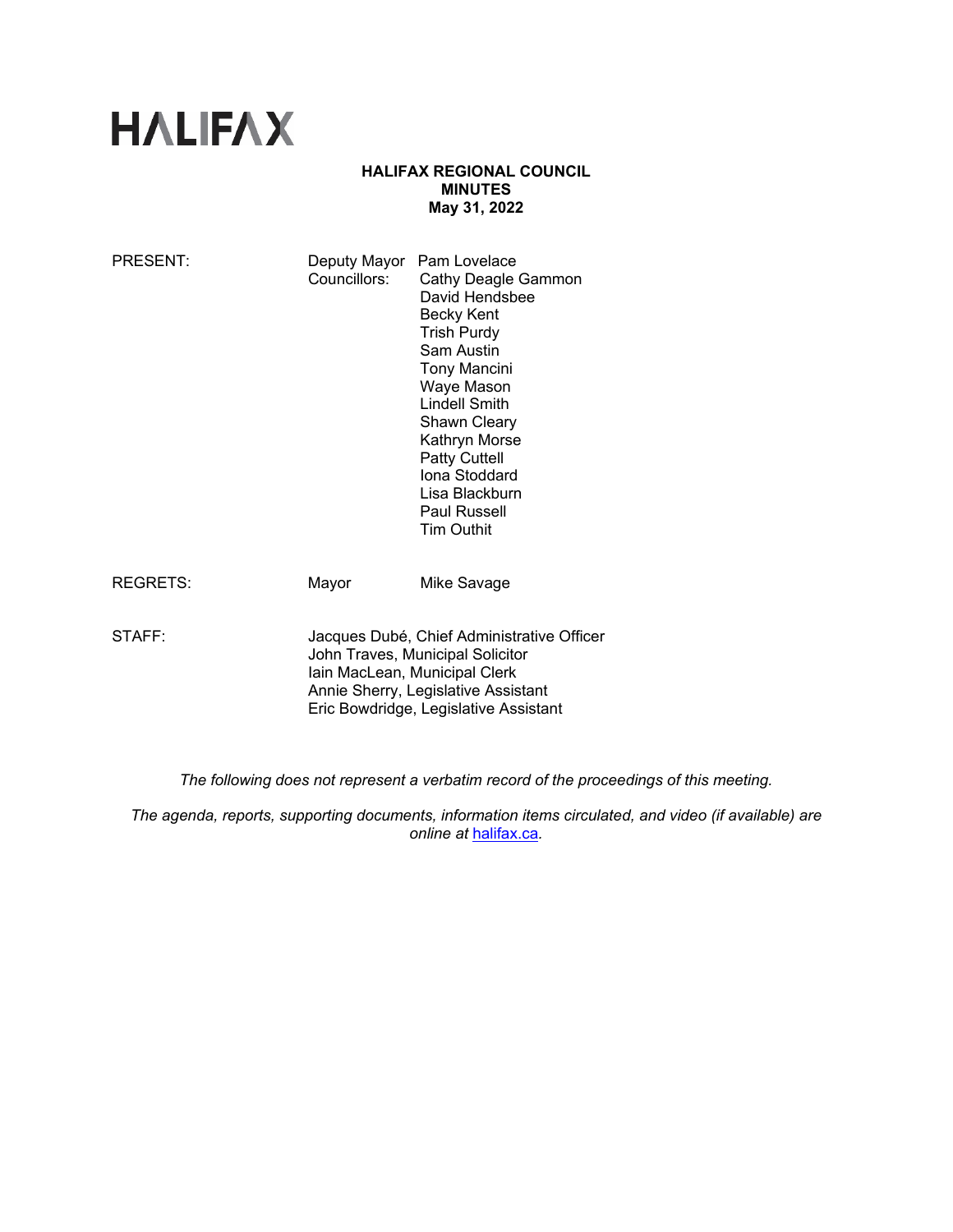*The meeting was called to order at 3:31 p.m., and recessed at 5:24 p.m. Council reconvened in at 6:00 p.m. Council adjourned at 7:36 p.m.* 

## **1. CALL TO ORDER AND LAND ACKNOWLEDGEMENT**

Deputy Mayor Lovelace called the meeting to order at 3:31 p.m. and acknowledged that the meeting took place in the traditional and ancestral territory of the Mi'kmaq people, and that we are all treaty people.

## **2. SPECIAL COMMUNITY ANNOUNCEMENTS & ACKNOWLEDGEMENTS**

Councillors noted special community announcements and acknowledgements.

## **3. APPROVAL OF MINUTES – May 17, 2022**

MOVED by Councillor Kent, seconded by Councillor Stoddard

## **THAT the minutes of May 17, 2022 be approved as circulated.**

## **MOTION PUT AND PASSED.**

## **4. APPROVAL OF THE ORDER OF BUSINESS AND APPROVAL OF ADDITIONS AND DELETIONS**

Additions:

- Item 18.1 Committee of the Whole Ratification Funding for Stormwater Right-of-Way Cost as General Tax
- Item 18.2 Permission Under Administrative Order 53 to Give Permission to Serve Alcohol at Various Rugby Events

Deletions: None

MOVED by Councillor Kent, seconded by Councillor Blackburn

## **THAT the agenda be approved as amended.**

## **MOTION PUT AND PASSED UNANIMOUSLY.**

Not present: Mayor Savage

## **5. CONSENT AGENDA**

MOVED by Councillor Mason, seconded by Councillor Morse

## **THAT Halifax Regional Council approve recommendations in the following agenda items:**

- **15.2.1 Application for Halifax as a Bird Friendly City; and**
- **15.3.1 Marketing Levy Special Events Reserve Grant Report 2022**

## **MOTION PUT AND PASSED UNANIMOUSLY.**

Not present: Mayor Savage

**6. BUSINESS ARISING OUT OF THE MINUTES – NONE 7. CALL FOR DECLARATION OF CONFLICT OF INTERESTS – NONE 8. MOTIONS OF RECONSIDERATION – NONE** 

## **9. MOTIONS OF RESCISSION – October 26, 2021**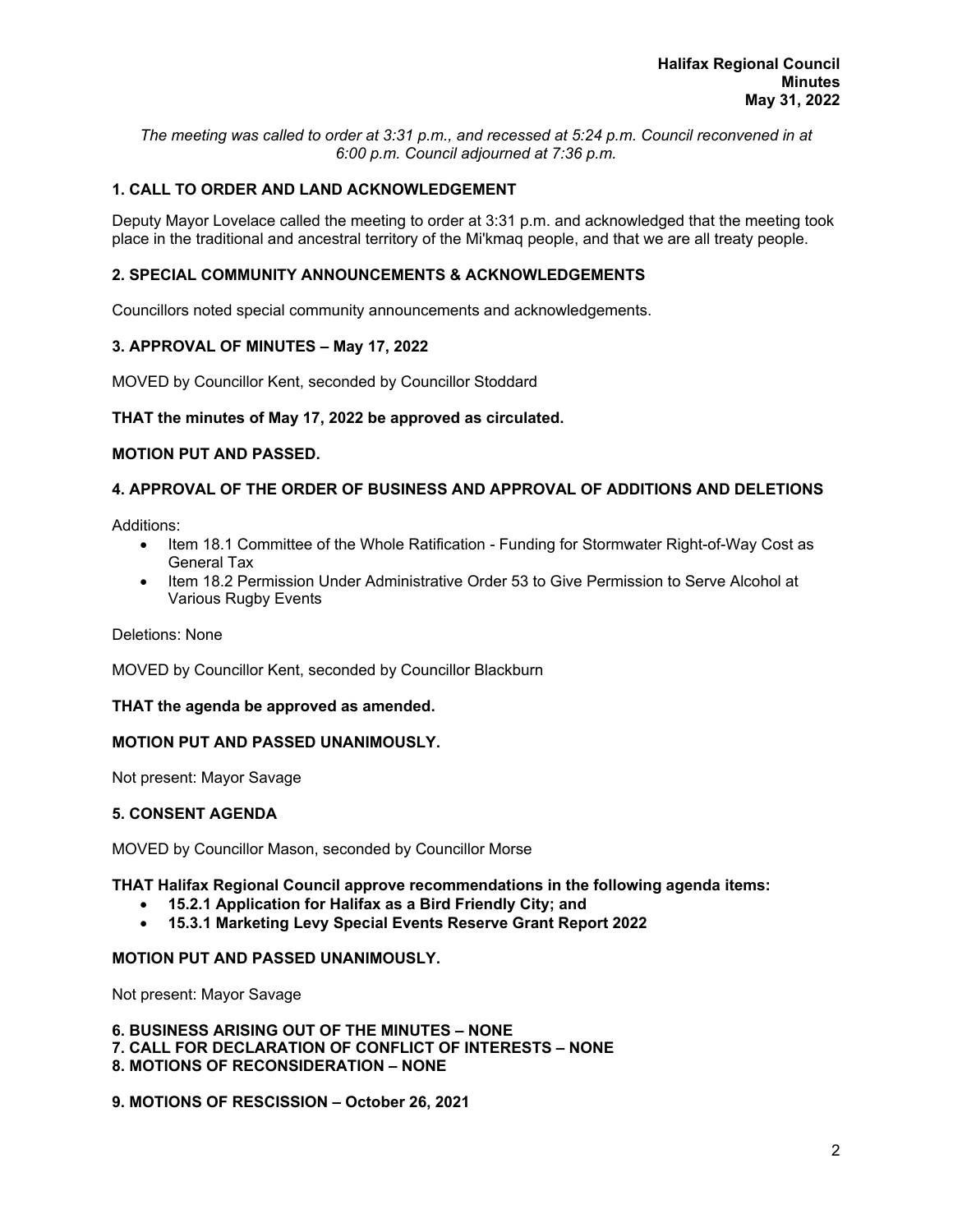## **9.1 Councillor Austin**

The following was before Council:

- Request for Council's consideration form from by Councillor Austin
- Extract from the May 17, 2022 Draft Regional Council Minutes

MOVED by Councillor Austin, seconded by Councillor Kent

**THAT Halifax Regional Council rescind item 15.3.1 "Lakeview Point Road/Hume Street Extension" from the October 26, 2021 meeting which requested a staff report as follows:** 

**"That Halifax Regional Council request a staff report regarding the feasibility of converting Lakeview Point Road and Hume Street in Dartmouth into a one-way loop by creating a new exit for Hume Street at the existing traffic light at Grahams Grove."** 

#### **MOTION PUT AND PASSED UNANIMOUSLY.**

Not present: Mayor Savage

## **10. CONSIDERATION OF DEFERRED BUSINESS – May 17, 2022 10.1 Property Matter – Parkland Acquisition**

The following was before Council:

- Declassified private and confidential staff recommendation report dated February 24, 2022
- Extract from the May 17, 2022 Regional Council draft minutes

MOVED by Councillor Hendsbee, seconded by Councillor Russell

**THAT Halifax Regional Council direct the Chief Administrative Officer to take no further action to acquire a portion of provincial lands in the Preston Area, identified as PID 40188781, for the purpose of creating a Preston Township Park until such time as there is a community-based, Provincially-led initiative regarding the development of these lands.** 

## **MOTION PUT AND PASSED UNANIMOUSLY.**

Not present: Mayor Savage

## **11. NOTICES OF TABLED MATTERS – NONE**

## **12. HEARINGS – NONE**

## **13. CORRESPONDENCE, PETITIONS & DELEGATIONS**

## **13.1 Correspondence**

Correspondence was received and circulated for item 15.1.1.

For a detailed list of correspondence received refer to the specific agenda item.

# **13.2 Petitions**

## **13.2.1 Councillor Blackburn**

Councillor Blackburn submitted a petition with approximately 12 signatures from residents of Silver Leaf Drive – Kinsac HRM requesting that Halifax Regional Council plan and immediately implement paving of Silver Leaf Drive for the 2022 construction season.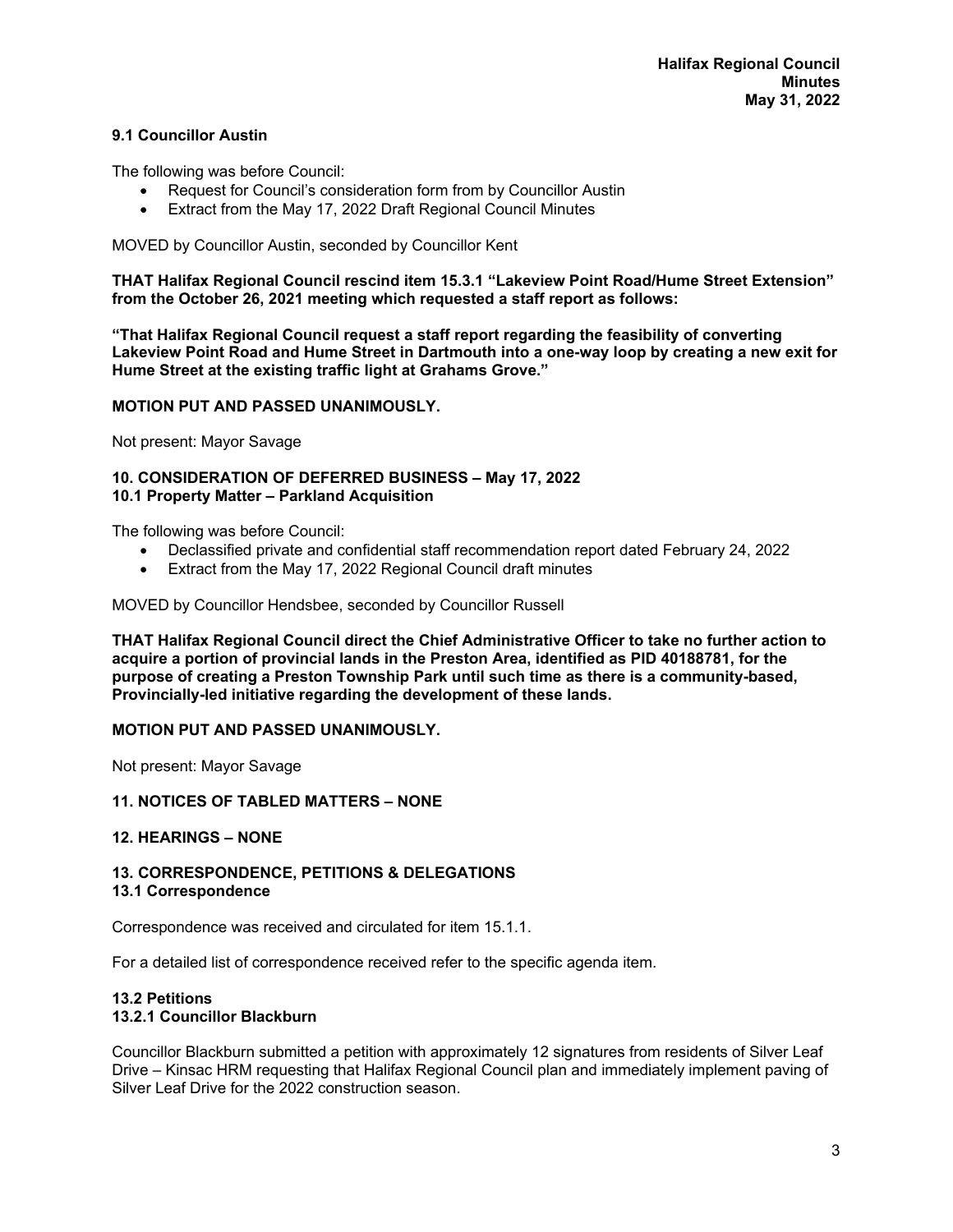## **13.2.2 Deputy Mayor Lovelace**

Deputy Mayor Lovelace stepped down from the Chair and Councillor Outhit assumed the Chair.

Deputy Mayor Lovelace submitted a petition with approximately 282 signatures from residents requesting that the decision to move students in Grades 5 and 6 at Kingswood Elementary to Rocky Lake Elementary be reversed.

MOVED by Deputy Mayor Lovelace, seconded by Councillor Blackburn

**THAT Halifax Regional Council request the Mayor write a letter to the Minister of Education and Early Childhood Development, Ms. Becky Druhan, advising her that Halifax Regional Council received and tabled this petition from 282 residents in District 13, 14 and 16 who are negatively impacted by the decision Halifax Regional Centre for Education to separate families into three separate elementary schools beginning September 2022.** 

Jacques Dubé, Chief Administrative Officer responded to questions of clarification from Regional Council.

Deputy Mayor Lovelace proposed removing the word "negatively" from the motion. As provided for in section 53 (2) of Administrative Order One, *Respecting the Procedures of the Council,* the amendment was accepted as friendly.

The motion now read:

MOVED by Deputy Mayor Lovelace, seconded by Councillor Blackburn

**THAT Halifax Regional Council request the Mayor write a letter to the Minister of Education and Early Childhood Development, Ms. Becky Druhan, advising her that Halifax Regional Council received and tabled this petition from 282 residents in District 13, 14 and 16 who are impacted by the decision Halifax Regional Centre for Education to separate families into three separate elementary schools beginning September 2022.** 

**MOTION PUT AND PASSED.** (15 in favour, 1 against)

In favour: Deputy Mayor Lovelace, Councillors Deagle Gammon, Hendsbee, Kent, Purdy, Austin, Mancini, Mason, Smith, Morse, Cuttell, Stoddard, Blackburn, Russell, Outhit

Against: Councillor Cleary

Not present: Mayor Savage

Deputy Mayor Lovelace resumed the Chair.

## **13.3 Presentation – None**

## **14. INFORMATION ITEMS BROUGHT FORWARD – NONE**

## **15. REPORTS 15.1 CHIEF ADMINISTRATIVE OFFICER 15.1.1 Community Engagement Results on the Future of 10 Monique Avenue, Dartmouth (site of the Gray Memorial Arena)**

The following was before Council:

Staff recommendation report dated April 7, 2022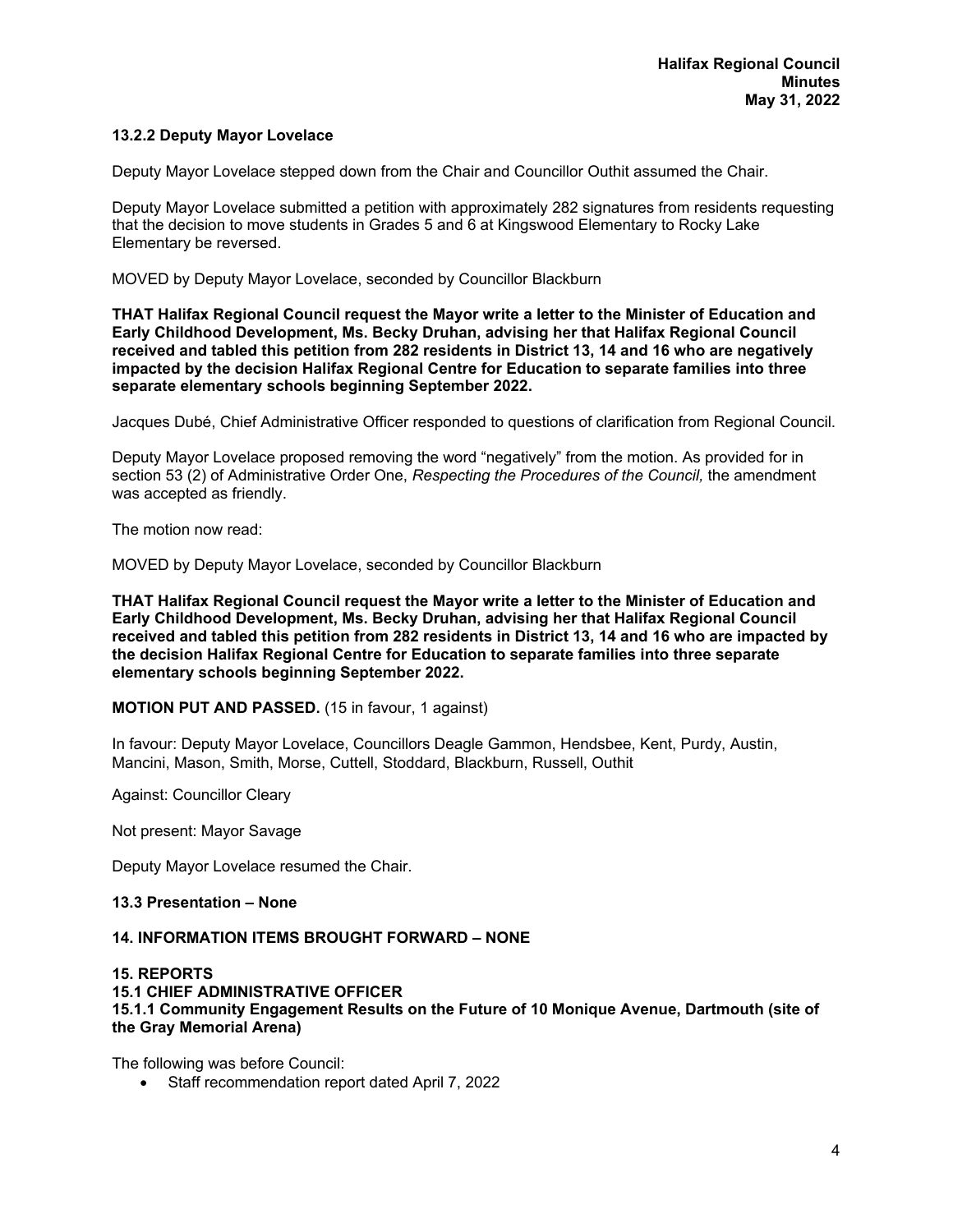Correspondence from Tom Aquanno & Donna Goguen on behalf of Lacrosse Nova Scotia

MOVED by Councillor Mancini, seconded by Councillor Mason

## **THAT Halifax Regional Council:**

- **1. Remove, pursuant to section 3(6) of Administrative Order 50, 10 Monique Avenue, Dartmouth from the list of properties which by the July 29, 2014 motion of Council was declared surplus to the needs of the Municipality;**
- **2. Direct the Chief Administrative Officer to include \$100,000 in the 2023/24 operating budget to dedicate adequate resources for the creation of a redevelopment program for 10 Monique Avenue, Dartmouth; and**
- **3. Direct the Chief Administrative Officer to utilize the redevelopment program to:** 
	- **a. re-assess municipal needs for 10 Monique Avenue, Dartmouth, to be informed by existing and proposed community facilities in the broader community; and**
	- **b. progress the engagement findings and partnership interests generated from the community consultations.**

Leticia Smillie, Planner III, Maggie MacDonald, Executive Director, Parks & Recreation, and Nalini Naidoo, Director, Strategic Planning & Design responded to questions of clarification from Regional Council.

## **MOTION PUT AND PASSED UNANIMOUSLY.**

Not present: Mayor Savage

## **15.1.2 Potential Indoor Skatepark Space**

The following was before Council:

Staff recommendation report dated April 5, 2022

MOVED by Councillor Mason, seconded by Councillor Mancini

**THAT Halifax Regional Council direct the Chief Administrative Officer to continue to support scheduling of wheeled sports and other dry floor recreation programs within the Gerald B. Gray Memorial Arena (located at 10 Monique Avenue, Dartmouth) including the promotion and booking of this facility for these uses for the timeframe described in the staff report dated April 5, 2022.** 

Gareth Evans, Recreation Planning Specialist, Angela Green, Director, Recreation Programming responded to questions of clarification from Regional Council.

## **MOTION PUT AND PASSED UNANIMOUSLY.**

Not present: Mayor Savage

## **15.1.3 Proposed Administrative Order 2022-002-ADM, Respecting Outdoor Community Rinks**

The following was before Council:

- Staff recommendation report dated April 5, 2022
- Extract from the May 17, 2022 Regional Council draft minutes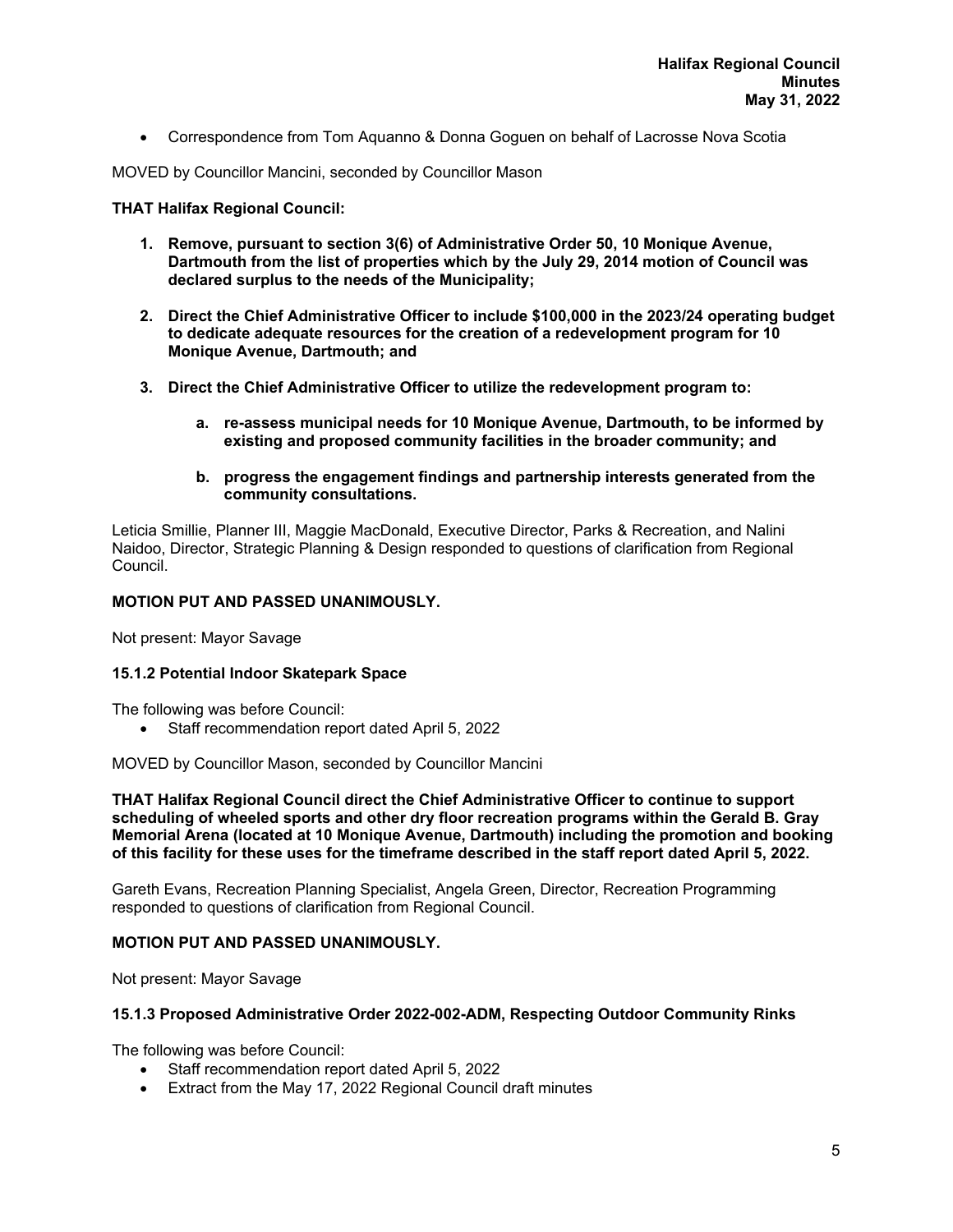MOVED by Councillor Morse, seconded by Councillor Deagle Gammon

#### **THAT Halifax Regional Council adopt Administrative Order 2022-002-ADM, the Outdoor Community Rink Administrative Order, as set out in Attachment 1 of the staff report dated April 5, 2022.**

## **MOTION PUT AND PASSED UNANIMOUSLY.**

Not present: Mayor Savage

#### **15.1.4 First Reading Proposed By-Law R-109 - Integrated Pest Management Strategy, Pesticide Bylaw Repeal, and Rodent Control Rebate**

The following was before Council:

- Staff recommendation report dated April 11, 2022
- Extract from the May 17, 2022 Regional Council draft minutes

MOVED by Councillor Purdy, seconded by Councillor Mason

#### **THAT Halifax Regional Council give First Reading to By-law R-109, amending By-law R-100, the By-law and Ordinance Repeal By-law, the purpose of which is to repeal By-law P-800, the Pesticide By-law, as set out in Appendix B of the staff report dated April 11, 2022.**

Shannon Miedema, Director, Environment & Climate Change, Emma Bocking, Environment Specialist, and John Traves Municipal Solicitor responded to questions of clarification from Regional Council.

Traves clarified that the motion before Regional Council was to give first reading of this By-law, with second reading providing for discussion on the subsequent recommendations outlined in the staff report dated April 11, 2022.

## **MOTION PUT AND PASSED UNANIMOUSLY.**

Not present: Mayor Savage

#### **15.1.5 Case 23600: Amendments to the Halifax Municipal Planning Strategy to enable high rise redevelopment on Ridge Valley Road and Cowie Hill Road, Halifax**

The following was before Council:

- Staff recommendation report dated April 6, 2022
- Extract from the May 17, 2022 Regional Council draft minutes

MOVED by Councillor Cleary, seconded by Councillor Cuttell

#### **THAT Halifax Regional Council direct the Chief Administrative Officer to:**

- **1. Initiate a process to consider amendments to the Halifax Municipal Planning Strategy and Halifax Mainland Land Use By-law to modify zoning requirements for two R-4 zoned properties located at 30 Ridge Valley Road and 41 Cowie Hill Road; and**
- **2. Follow the public participation program outlined in the Community Engagement section of the staff report dated April 6, 2022.**

Anne Totten, Planner II responded to questions of clarification from Regional Council regarding removal of surface parking for pre-existing buildings and alteration to the current skyline.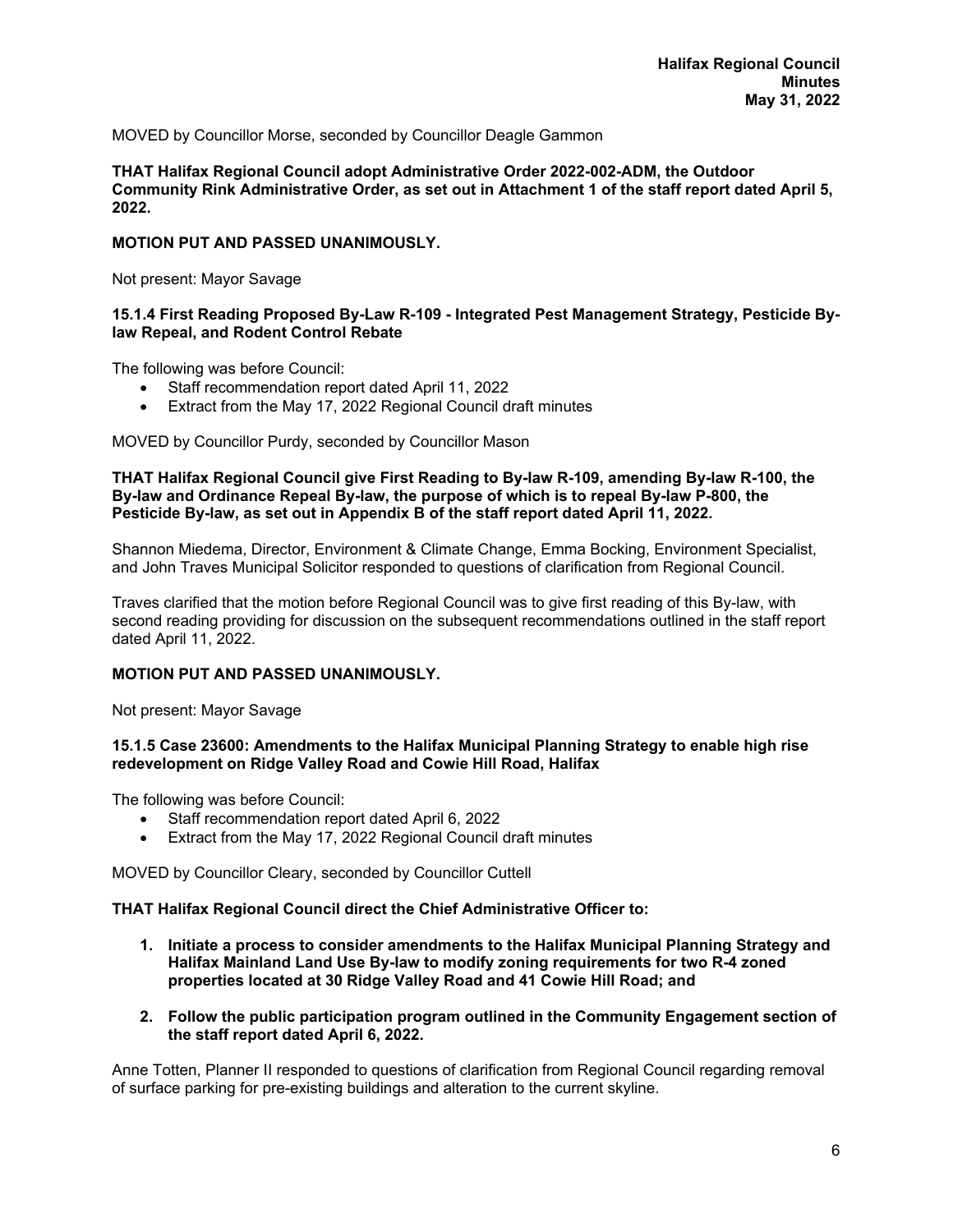## **MOTION PUT AND PASSED UNANIMOUSLY.**

Not present: Mayor Savage

## **15.1.6 Petition for Private Right-of-Way**

The following was before Council:

• Staff recommendation report dated May 5, 2022

MOVED by Councillor Hendsbee, seconded by Councillor Kent

## **THAT Halifax Regional Council:**

- **1. Appoint a Commissioner pursuant to section 17 of the Private Ways Act, to consider the petition of the Petitioners; and**
- **2. Before the Commissioner starts work on the Petition, Regional Council enter into an agreement with each of the Petitioners for reimbursement to HRM of any and all expenses incurred by HRM which are recoverable by HRM under the Private Ways Act. Specifically, all expenses associated with the Commissioner, Arbitrators, and any compensation payable to the adjacent landowners.**

MOVED by Councillor Hendsbee, seconded by Councillor Russell

**THAT the motion be deferred to a future meeting of Regional Council due to the sale of properties PID: 00533448 and PID: 00533505.** 

## **MOTION PUT AND PASSED UNANIMOUSLY.**

Not present: Mayor Savage

## **15.1.7 Funding Request – Housing Trust of Nova Scotia**

The following was before Council:

Staff recommendation report dated April 28, 2022

MOVED by Councillor Mason, seconded by Councillor Stoddard

## **THAT Halifax Regional Council:**

- **1. Suspend the rules of procedure under Schedule 2, the Audit & Finance Standing Committee Terms of Reference, of Administrative Order One, the Procedures of the Council Administrative Order, that require the Audit & Finance Committee review and make recommendations on proposals coming to the Council outside of the annual budget or tender process;**
- **2. Approve a one-time grant in the amount of \$261,230 to the Housing Trust of Nova Scotia towards the purchase of 173 units of affordable housing located outside the Regional Centre that would otherwise be ineligible for consideration under the Affordable Housing Grants Program with funding from the fiscal 2021-2022 general rate surplus;**
- **3. Authorize the Chief Administrative Officer or their designate to negotiate and execute a Contribution Agreement with the Housing Trust of Nova Scotia in the amount of \$261,230 including the terms and conditions as set out in the Discussion section of the staff report**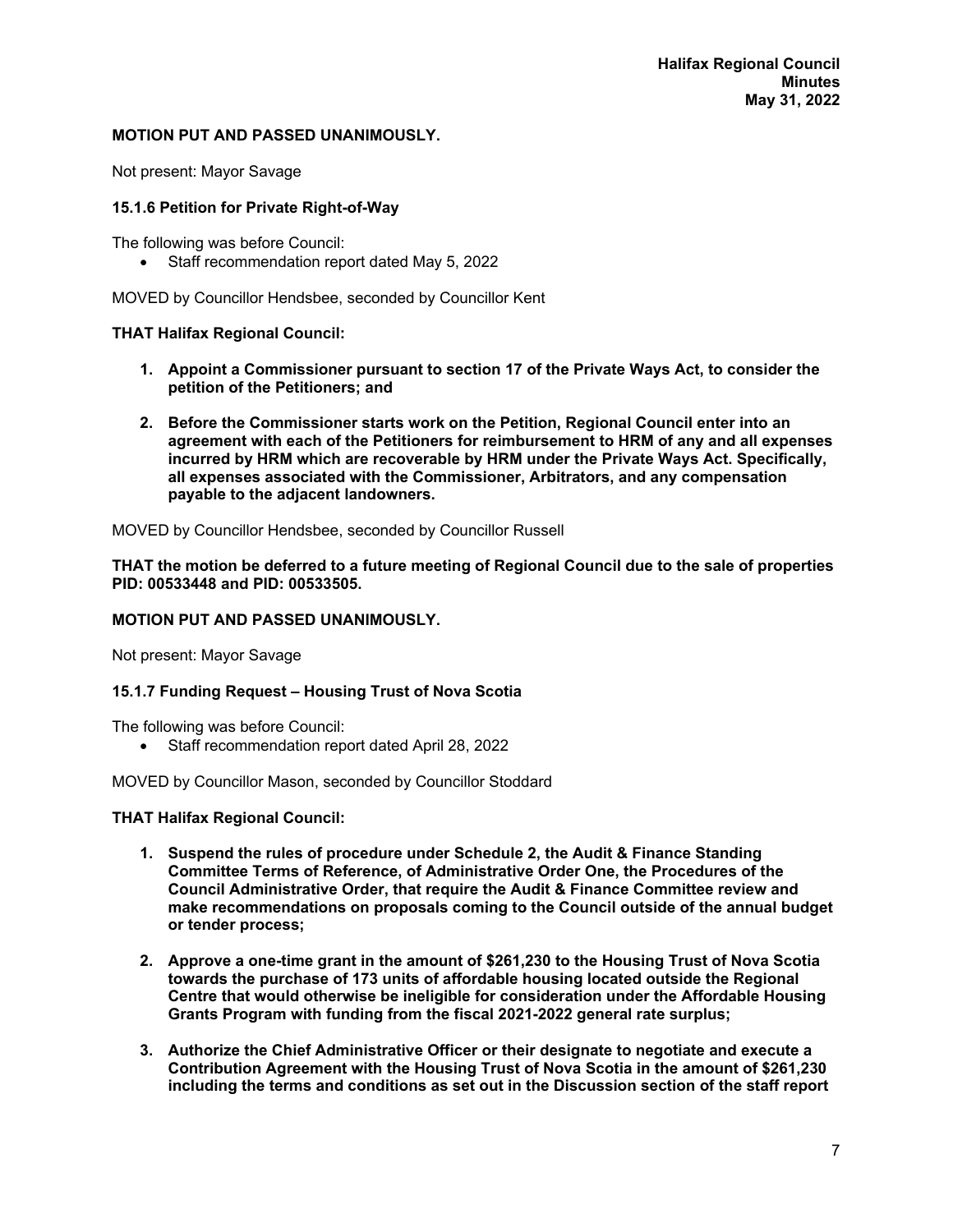## **dated April 28, 2022; and**

**4. Refer the Housing Trust of Nova Scotia's request for funding for those properties located within in the Regional Centre and eligible for funding under the Affordable Housing Grants Program to the program's 2022 intake process.** 

Peta-Jane Temple, Team Lead Grants Tax & Special Projects, Jacques Dubé, Chief Administrative Officer, John Traves, Municipal Solicitor, and Jerry Blackwood, Executive Director, Finance & Asset Management/Chief Financial Officer responded to questions of clarification from Regional Council.

Temple noted concerns of on-demand financing to rebate deed transfer tax, consideration for the Affordable Housing Grant Program, that the three years window after filing the affidavit is consistent with similar policy, the process for a Contribution Agreement including when monies can be given, and details for progressive transition of rent and the current tax relief program.

Dubé discussed the need for four-part agreements and changes to provincial legislation.

Traves spoke to funding options and the process for amending the terms and conditions as set out in the Discussion section of the staff report dated April 28, 2022.

As provided for in section 90 of Administrative Order One, the motion was separated for voting purposes.

MOVED by Councillor Mason, seconded by Councillor Stoddard

#### **THAT Halifax Regional Council:**

**1. Suspend the rules of procedure under Schedule 2, the Audit & Finance Standing Committee Terms of Reference, of Administrative Order One, the Procedures of the Council Administrative Order, that require the Audit & Finance Committee review and make recommendations on proposals coming to the Council outside of the annual budget or tender process;** 

#### **MOTION PUT AND PASSED UNANIMOUSLY.**

Not present: Mayor Savage

MOVED by Councillor Mason, seconded by Councillor Stoddard

#### **THAT Halifax Regional Council:**

- **2. Approve a one-time grant in the amount of \$261,230 to the Housing Trust of Nova Scotia towards the purchase of 173 units of affordable housing located outside the Regional Centre that would otherwise be ineligible for consideration under the Affordable Housing Grants Program with funding from the fiscal 2021-2022 general rate surplus;**
- **3. Authorize the Chief Administrative Officer or their designate to negotiate and execute a Contribution Agreement with the Housing Trust of Nova Scotia in the amount of \$261,230 including the terms and conditions as set out in the Discussion section of the staff report dated April 28, 2022; and**
- **4. Refer the Housing Trust of Nova Scotia's request for funding for those properties located within in the Regional Centre and eligible for funding under the Affordable Housing Grants Program to the program's 2022 intake process.**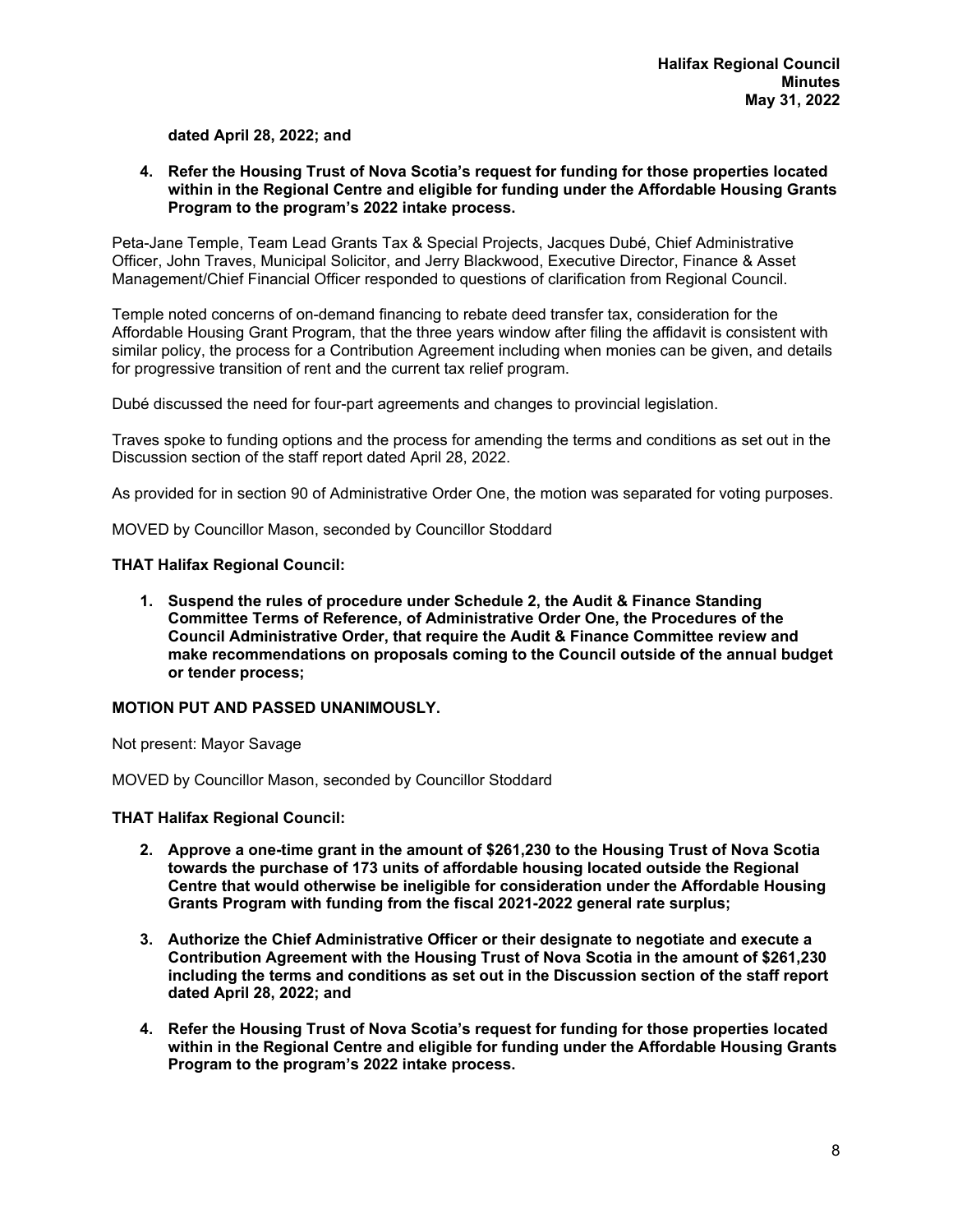## **MOTION PUT AND DEFEATED UNANIMOUSLY.**

Not present: Mayor Savage

Traves noted the definitions of "affordable housing" and "deep affordability" in Administrative Order Number 2020-008-ADM Respecting Grants for Affordable Housing.

MOVED by Councillor Austin, seconded by Councillor Morse

## **THAT Halifax Regional Council:**

- **1. Approve a one-time grant in the amount of \$445,500 to the Housing Trust of Nova Scotia towards the purchase of affordable housing.**
- **2. Authorize the Chief Administrative Officer or their designate to negotiate and execute a Contribution Agreement with the Housing Trust of Nova Scotia in the amount of \$445,500 including the terms and conditions as set out in the Discussion section of the staff report dated April 28, 2022.**

Councillor Smith proposed adding the following "with a revised agreement term reflective of the discussion and importance of affordable housing for the Halifax Regional Municipality." As provided for in section 53 (2) of Administrative Order One, Respecting the Procedures of the Council, the amendment was accepted as friendly.

The motion now read:

MOVED by Councillor Austin, seconded by Councillor Morse

## **THAT Halifax Regional Council:**

- **1. Approve a one-time grant in the amount of \$445,500 to the Housing Trust of Nova Scotia towards the purchase of affordable housing; and**
- **2. Authorize the Chief Administrative Officer or their designate to negotiate and execute a Contribution Agreement with the Housing Trust of Nova Scotia in the amount of \$445,500 including the terms and conditions as set out in the Discussion section of the staff report dated April 28, 2022 with a revised agreement term reflective of the discussion and importance of affordable housing for the HRM.**

## **MOTION PUT AND PASSED UNANIMOUSLY.**

Not present: Mayor Savage, Councillor Russell

## **15.2 ENVIRONMENT AND SUSTAINABILITY STANDING COMMITTEE 15.2.1 Application for Halifax as a Bird Friendly City**

The following was before Council:

Environment and Sustainability Standing Committee report dated May 19, 2022

The following motion was approved as part of the Consent Agenda:

MOVED by Councillor Mason, seconded by Councillor Morse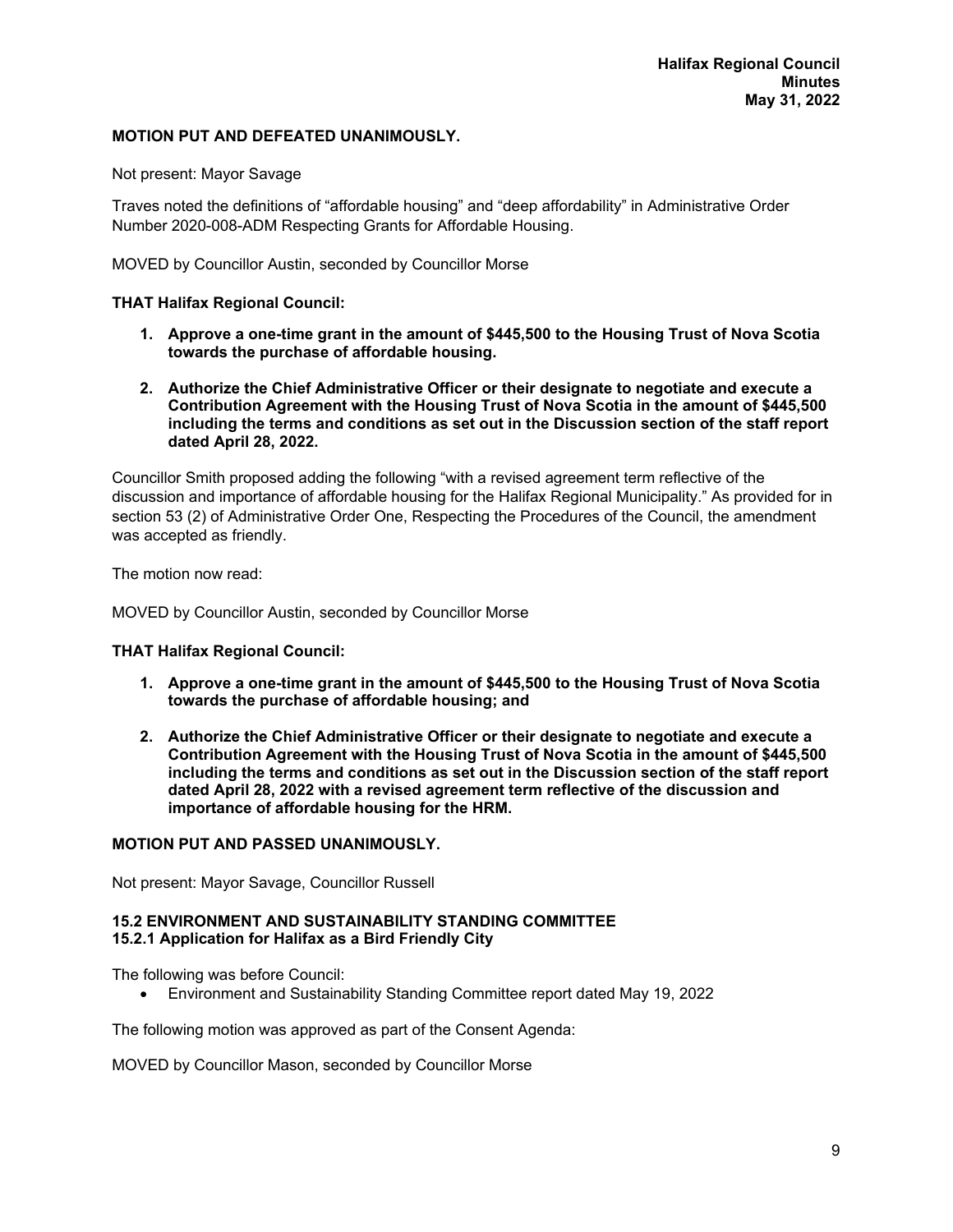**THAT Halifax Regional Council direct the Chief Administrative Officer to prepare a staff report evaluating the application from Halifax to Nature Canada for certification as a bird friendly City.** 

**MOTION PUT AND PASSED UNANIMOUSLY.** 

Not present: Mayor Savage

## **15.3 SPECIAL EVENTS ADVISORY COMMITTEE 15.3.1 Marketing Levy Special Events Reserve Grant Report 2022**

The following was before Council:

 Special Events Advisory Committee report dated May 13, 2022 with attached staff recommendation report dated March 18, 2022

The following motion was approved as part of the Consent Agenda:

MOVED by Councillor Mason, seconded by Councillor Morse

## **THAT Halifax Regional Council:**

- **1. Approve total funding in the amount of \$1,134,500 from the Community and Events Reserve, Q621 as proposed in the following categories of the staff report dated March 18, 2022:** 
	- **a. 3 Distinguished, 12 Signature and 1 Major Hosting Event Grants for a total of \$731,500 as identified in Table 1;**
	- **b. 1 New (Emerging) Event Grants (previously approved) for a total of \$13,000 as identified in Table 2;**
	- **c. 1 Distinguished and 3 Major Hosting Events (previously approved) for a total of \$390,000 as identified Table 3;**
- **2. Pending final approval of the 2023/2024 budget, approve \$766,500 as identified in Table 4 of the staff report dated March 18, 2022; and**
- **3. Pending final approval of the 2024/2025 budget, approve \$616,500 as identified in Table 5 of the staff report dated March 18, 2022.**

## **MOTION PUT AND PASSED UNANIMOUSLY.**

Not present: Mayor Savage

## **15.4 MEMBERS OF COUNCIL 15.4.1 Councillor Austin – Dartmouth Cove Infilling**

The following was before Council:

Request for Council's consideration form from Councillor Austin

MOVED by Councillor Austin, seconded by Councillor Mason

## **THAT Halifax Regional Council:**

**1. Direct the Chief Administrative Officer to provide a submission to Transport Canada regarding the potential infilling of a water lot in Dartmouth Cove (PID 00114132) during the**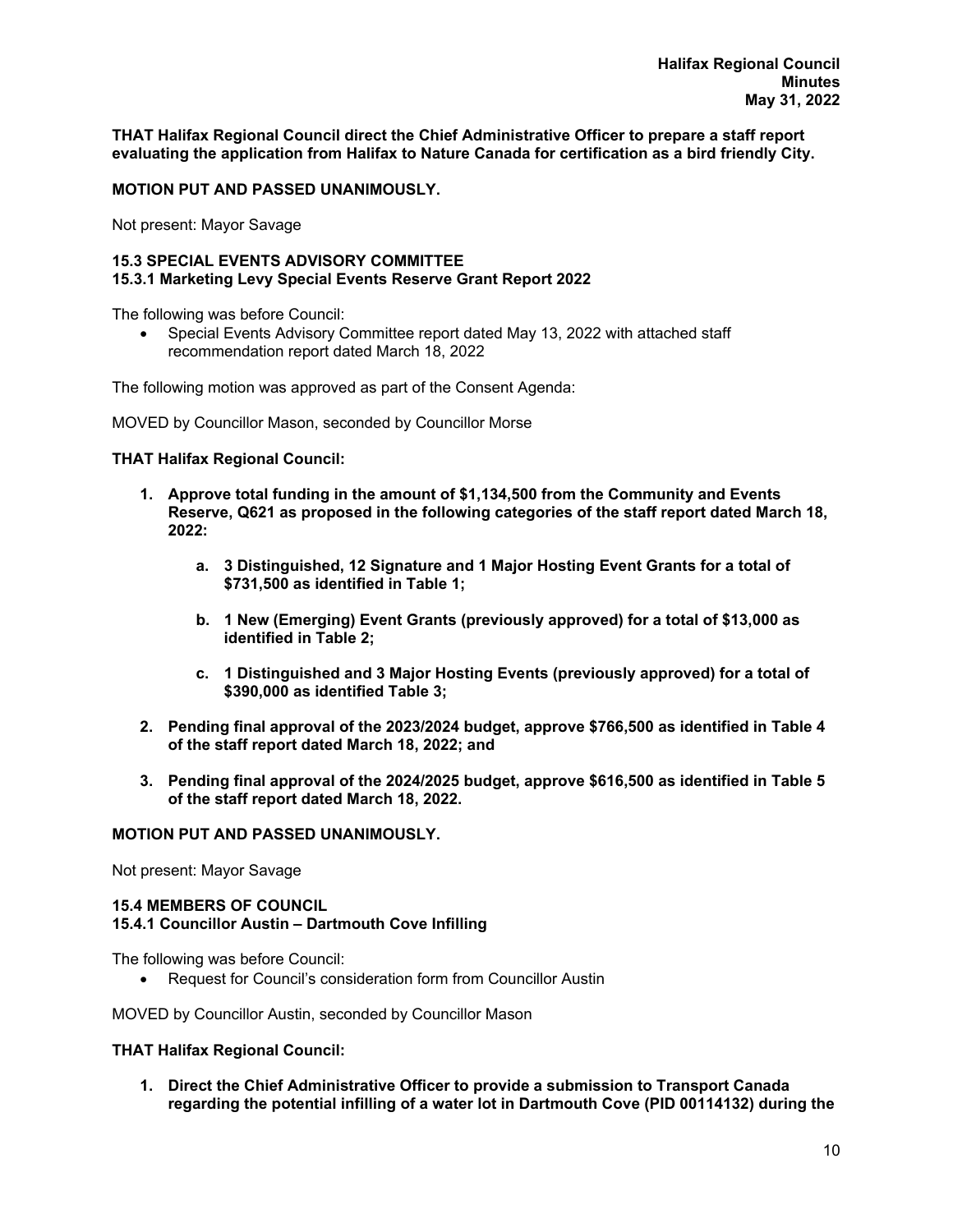**application's comment period. The submission should consider the surrounding land uses, proximity to railway operations, what development rights the resulting property would have under the recently approved Centre Plan, and the potential negative implications for the greater public of disrupting access to the Harbour Trail;** 

- **2. Direct the Chief Administrative Officer to provide a staff report regarding what rights HRM has to require that access to the Harbour Trail be maintained, and whether the municipality is obligated to facilitate access to the PID 00114132 across municipal property (PID 41127036); and**
- **3. Direct the Chief Administrative Officer to provide a staff report on what the HRM, the Port of Halifax and others relevant stakeholders should undertake to situate pyritic slate disposal sites.**

## **MOTION PUT AND PASSED UNANIMOUSLY.**

Not present: Mayor Savage, Councillor Russell

## **16. MOTIONS 16.1 Deputy Mayor Lovelace**

Deputy Mayor Lovelace stepped down from the Chair and Councillor Outhit assumed the Chair.

MOVED by Deputy Mayor Lovelace, seconded by Councillor Mason

**THAT Halifax Regional Council direct the Chief Administrative Officer to provide a staff report outlining the operating agreement for The Bay Community Centre by the Head of St. Margaret Bay/Boutiliers Point Recreation Association including any sub leasing within the centre and that a report be brought back to Regional Council with recommendations regarding the governance model moving forward.** 

## **MOTION PUT AND PASSED UNANIMOUSLY.**

Not present: Mayor Savage, Councillors Cleary, Russell

Deputy Mayor Lovelace resumed the Chair.

## **17. IN CAMERA (IN PRIVATE)**

## **17.1 In Camera (In Private) Minutes – May 17, 2022**

This matter was dealt with in public.

MOVED by Councillor Mason, seconded by Councillor Kent

## **THAT the In Camera (In Private) minutes of May 17, 2022 be approved as circulated.**

## **MOTION PUT AND PASSED.**

Not present: Mayor Savage, Councillors Cleary, Russell

## **17.2 PROPERTY MATTER – Private and Confidential Report**

This matter was dealt with in public.

The following was before Council: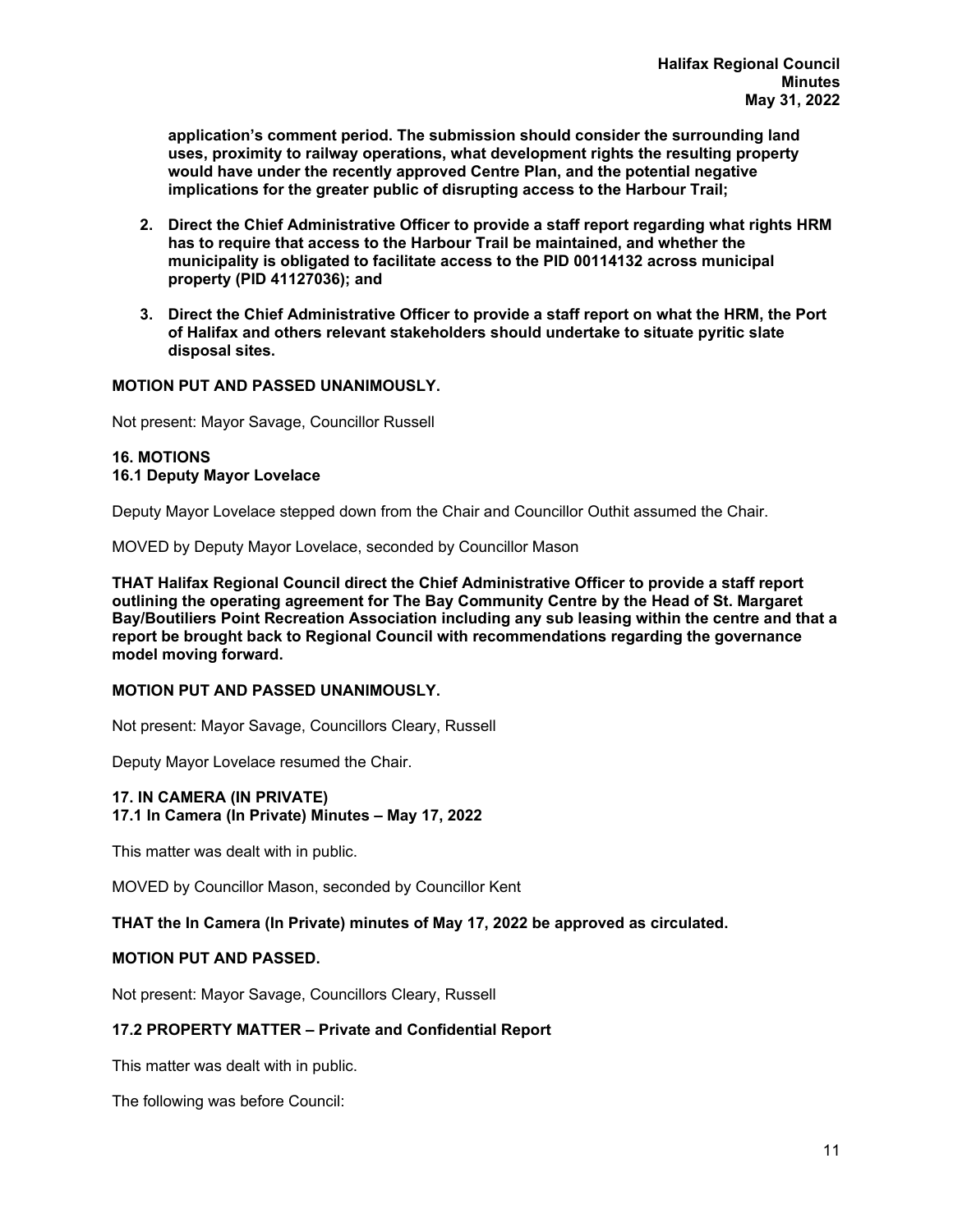Private and confidential staff recommendation report dated May 31, 2022

MOVED by Councillor Austin, seconded by Councillor Hendsbee

#### **THAT Halifax Regional Council:**

- **1. Adopt the recommendations as outlined in the private and confidential report dated May 31, 2022; and**
- **2. Direct that the private and confidential report dated May 31, 2022 be maintained private and confidential.**

## **MOTION PUT AND PASSED UNANIMOUSLY.**

Not present: Mayor Savage, Councillors Cleary, Russell

#### **18. ADDED ITEMS**

**18.1 Committee of the Whole Ratification - Funding for Stormwater Right-of-Way Cost as General Tax** 

MOVED by Councillor Kent, seconded by Councillor Blackburn

**THAT Halifax Regional Council direct the Chief Administrative Officer to prepare amendments to By-law C- 900 to reflect Option 2 – Area Rate as presented in the supplementary staff information report dated April 21, 2022.** 

**MOTION PUT AND PASSED.** (11 in favour, 3 against)

In favour: Deputy Mayor Lovelace, Councillors Deagle Gammon, Hendsbee, Kent, Purdy, Mancini, Mason, Smith, Cuttell, Stoddard, Blackburn

Against: Councillors Austin, Morse, Outhit

Not present: Mayor Savage, Councillors Cleary, Russell

## **18.2 Councillor Hendsbee – Permission under Administrative Order 53 to Give Permission to Serve Alcohol at Various Rugby Events**

MOVED by Councillor Hendsbee, seconded by Councillor Cuttell

**THAT, in accordance with section 7 of Administrative Order 53, Halifax Regional Council grant permission to serve Alcohol as follows:** 

- **June 4, 2022 to Halifax TARS Rugby Game at Graves Oakley Sport Field;**
- **June 11, 2022 to Halifax Rugby Football Club Rugby Tournament at Graves Oakley Sport Field; and**
- **June 18, 2022 to Rugby Nova Scotia Games at Gorsebrook (St Francis Field).**

#### **Location to be determined by parks staff.**

Maggie MacDonald, Executive Director, Parks & Recreation responded to questions of clarification from Regional Council.